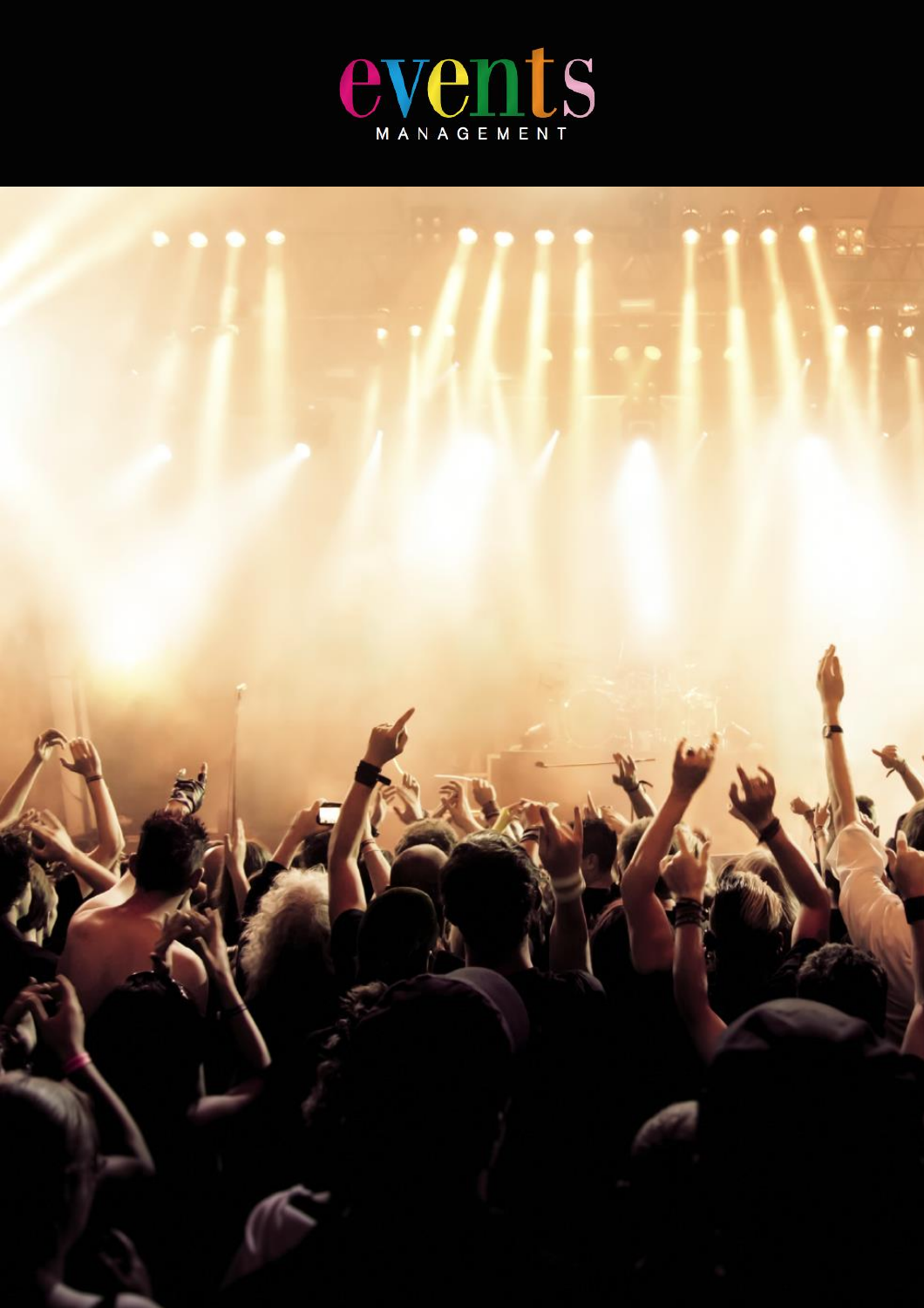# Herzlich willkommen!

Sehr geehrte Frau Schulz,

simo corepre stotae omnis aut mos quaspellic te voluptisin renimolorio es ad magnis rereped mollab inctece atumquae voluptates modissi ulparun ditessed ent, aspelicta ernatur audit prate comnis nobis sint, quae rescienit aturibus ipsun duciur sinveles aut harum qui oditem. nequidenis a quo blautem porionsequat reperist in consequidias ut acipis volupti invenda dolupti taquunt, ut ut quidunt volupta tecture.

Sum quo blat arum andam liquidipsum fugitibusda ducimus et quidunt, testrum apienes abo. ratatat.evelenduntem volupta ium quos aut vollabore dolorerum sum sim que cupid ullites endandi ut molorendit eatest que nimpore pellest, comnihii.

Das Team

lis. I. Collo

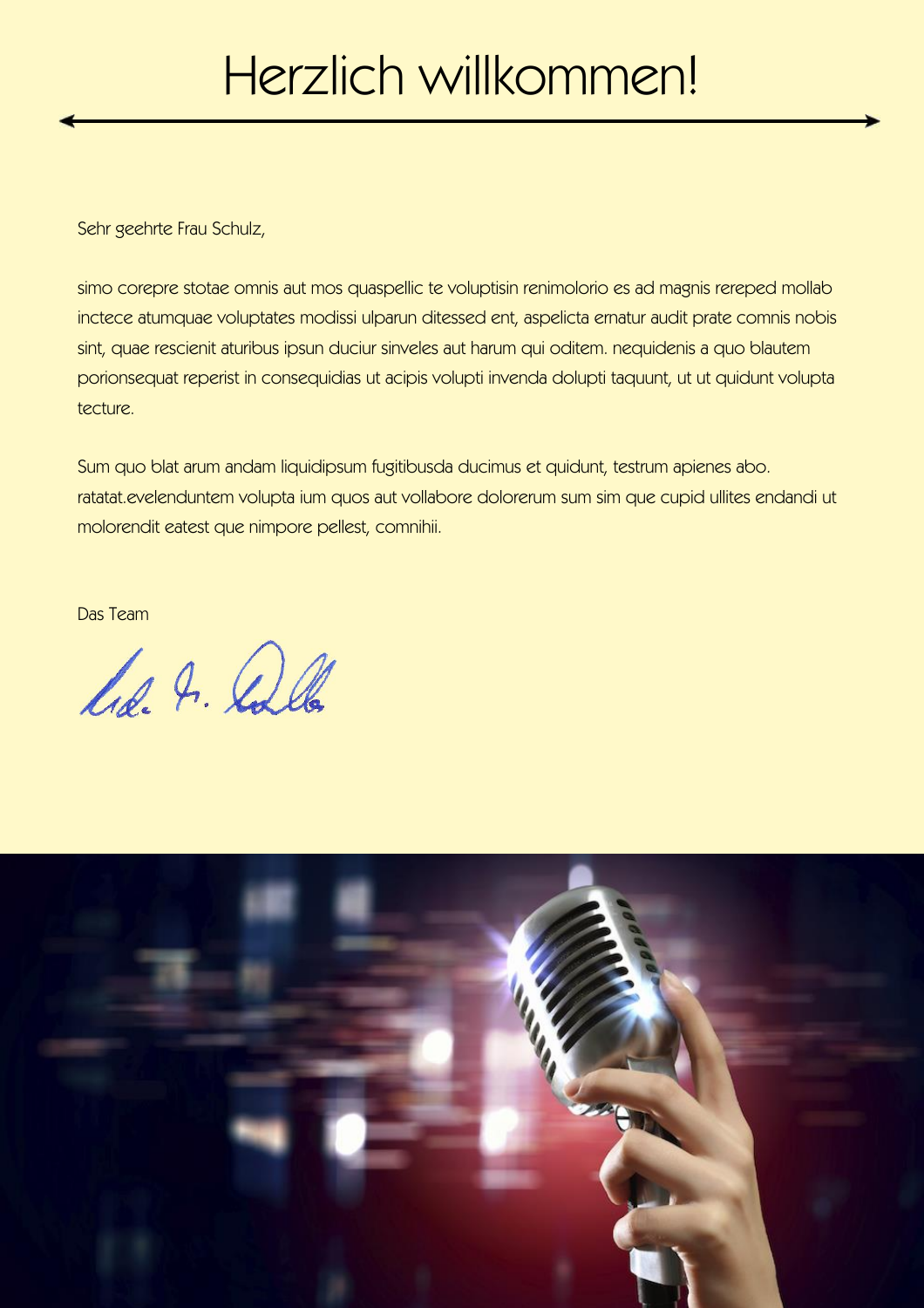## Der Ablauf Ihrer Veranstaltung

Den zeitlichen Ablauf Ihrer Veranstaltung haben wir nach Ihren Wünschen folgendermaßen notiert:

- 17:00 Uhr Lorem ipsum dolor sit amet, consetetur sadipscing elitr, sed diam nonumy eirmod tempor invidunt ut labore et dolore magna aliquyam erat, sed diam voluptua. At vero eos et accusam et justo duo dolores et ea rebum.
- 18:00 Uhr Stet clita kasd gubergren
- 19:00 Uhr No sea takimata sanctus est Lorem ipsum dolor
- 19:30 Uhr Lorem ipsum dolor sit amet, consetetur sadipscing elitr, sed diam nonumy eirmod tempor invidunt ut labore et dolore
- 20:00 Uhr Stet clita kasd gubergren, no sea takimata sanctus est Lorem ipsum dolor sit amet.
- 20:30 Uhr Consetetur sadipscing

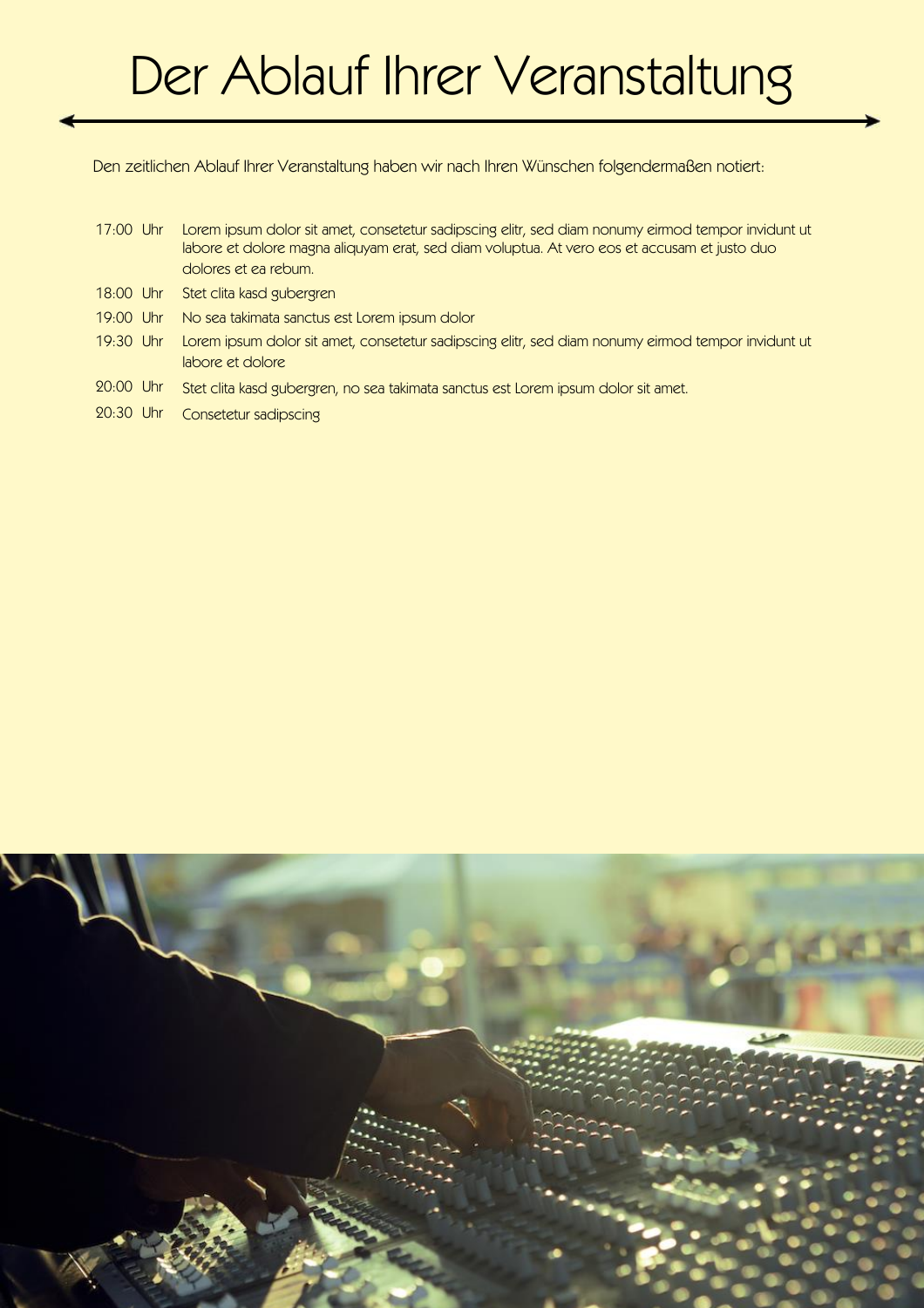### Lorem ipsum

|                                                                                                                                                                  | Menge Einzelpreis | <b>Betrag</b> |
|------------------------------------------------------------------------------------------------------------------------------------------------------------------|-------------------|---------------|
| Lorem ipsum dolor sit amet, consetetur sadipscing elitr, sed diam<br>nonumy eirmod tempor invidunt ut labore et dolore magna<br>aliquyam erat, sed diam voluptua | 99,00 €           | 99,00€        |
| At vero eos et accusam                                                                                                                                           | 460,00 €          | 460,00 €      |
| Zwischensumme Brutto                                                                                                                                             |                   | 559,00€       |
| Summe Netto: $469,75 \in$<br>enthaltene 19% MwSt von 559,00 €: 89,25 €                                                                                           |                   |               |

#### **Consetetur**

|                                                                        |   | Menge Einzelpreis | <b>Betrag</b> |
|------------------------------------------------------------------------|---|-------------------|---------------|
| Lorem ipsum dolor sit amet                                             |   | 220,00€           | 220,00€       |
| Sed diam voluptua                                                      | 3 | $60,00 \in$       | 180,00 €      |
| Zwischensumme Brutto                                                   |   |                   | 400,00 €      |
| Summe Netto: $336,13 \in$<br>enthaltene 19% MwSt von 400,00 €: 63,87 € |   |                   |               |

#### Kostenübersicht

|             | Menge Einzelpreis | <b>Betrag</b> |
|-------------|-------------------|---------------|
| Lorem ipsum | $559,00 \in$      | 559,00€       |
| Consetetur  | $400,00 \in$      | 400,00 €      |

Gesamtsumme Brutto  $\sqrt{959,00 \pm 1}$ Gesamtsumme Netto: 805,88 € enthaltene 19% MwSt von 959,00 €: 153,12 €